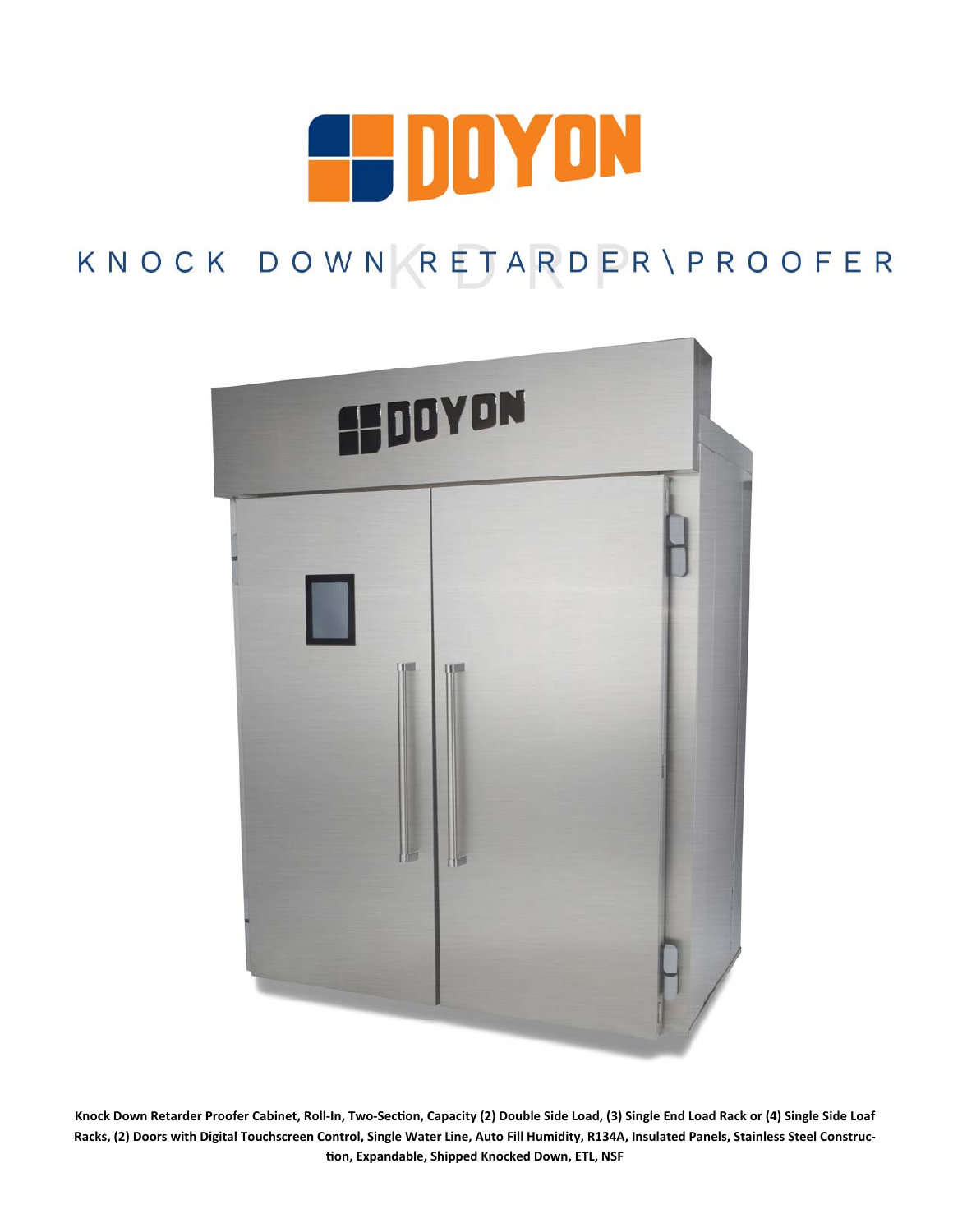



**\*racks not included** 



**PROJECT** 

**ITEM NO. NOTES** 

## **MODEL NUMBER: KDPR21, KDPR22, KDPR23**

#### **FEATURES**

- Digital Touchscreen Control with Programmable Recipes
- $\Box$  Even Airflow Heating System Maintains the Right Combination of Heat and Humidity for Optimal Proofing
- $\Box$  Proofs from Room Temperature up to 110°F (43°C)
- $\Box$  Relative Humidity up to 95%
- R134A Refrigerant
- $\Box$  Automatic Water Fill System (no water pans required)

#### **CONSTRUCTION**

- □ Stainless Steel Construction
- $\Box$  Single Water Line Connection
- □ Ships Knock Down

#### **CLEARANCES**

Minimum Clearance from Combustible Materials:

- □ 19" (482mm) Top
- □ 1" (25mm) Sides
- □ 3" (76mm) Rear

### **OPTIONS & ACCESSORIES**

- □ Water Filter (PLF240) (recommended)
- □ Pass-Through Configuration (Suffix PT) (please note single control panel only on front, and door hinged same side)
- □ Factory Installation & Startup
- $\Box$  Factory Startup (Installation not Included)

#### **WARRANTY**

□ One Year Labor & Two Year Parts

| Model  | Crated<br>Weight | # of Humidifiers | <b>Overall Dimensions</b> |                 |             |  |
|--------|------------------|------------------|---------------------------|-----------------|-------------|--|
|        |                  |                  | W                         | D               | н           |  |
| KDPR21 |                  | 1                | 74 1/2" (1892)            | 47 3/8" (1203)  | 101" (2565) |  |
| KDPR22 |                  | $\overline{2}$   | 74 1/2" (1892)            | 87 3/8" (1203)  | 101" (2565) |  |
| KDPR23 |                  | 3                | 74 1/2" (1892)            | 127 3/8" (3235) | 101" (2565) |  |

**SPECIFICATIONS SUBJECT TO CHANGE WITHOUT NOTICE FOLLOWING THE RESISTING STATE FOLLOWING KCL & REVIT DRAWINGS UPON REQUEST REVISION B | 7/13/2021** 

**Doyon** 



5600 13th Street, Menominee, MI 49858 **906.863.4401 | 800.338.9886 | www.doyon.qc.ca** 

th **G** the